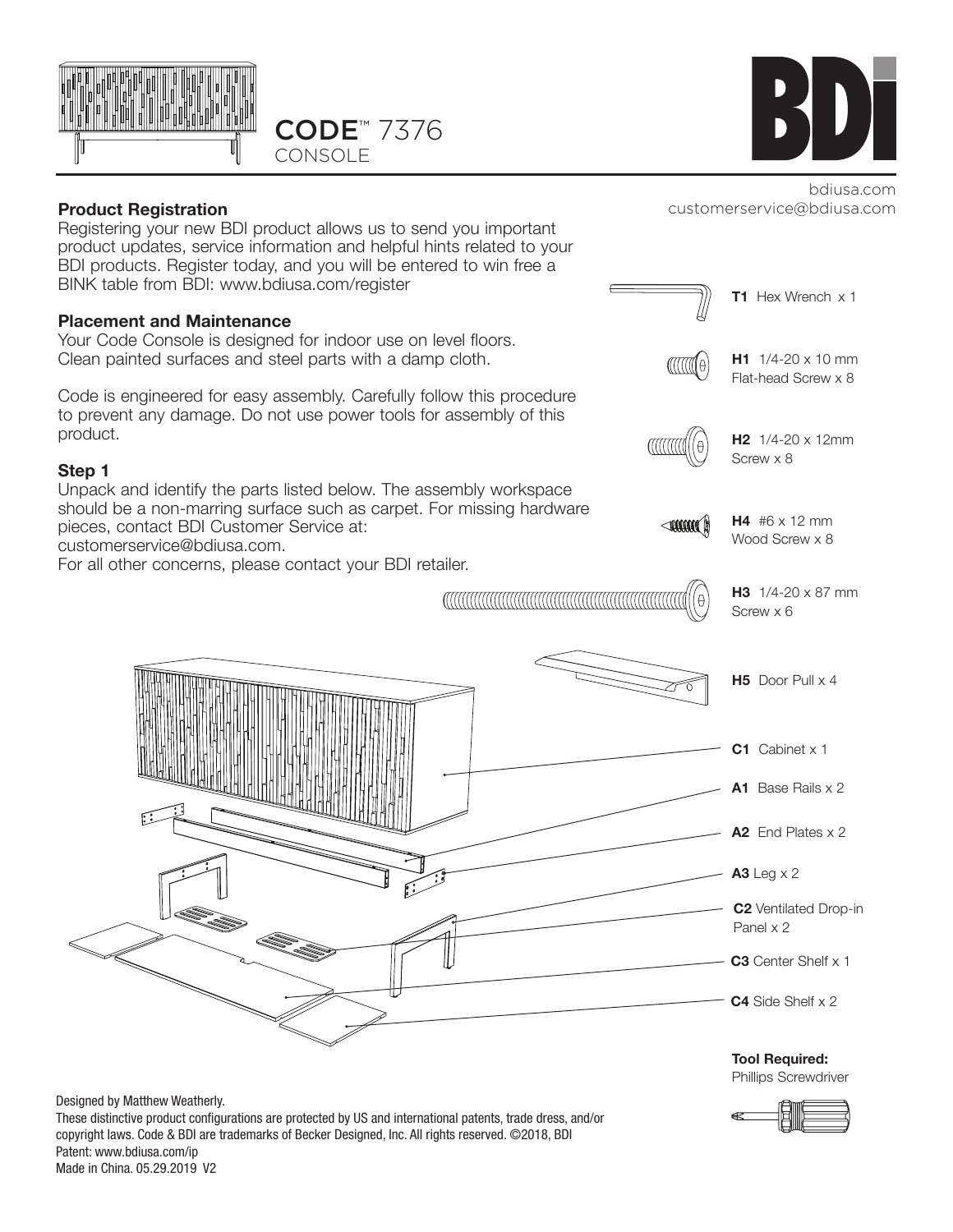### **Step 2 - Assemble the base**

Position both **rails A1** on a padded floor with the threaded holes on the ends facing up. Orient the **2 end plates A2** as shown with countersunk holes on the outside. Attach both **plates A2** to **base rails A1** with **Flathead Screws H1** going through the countersunk holes. Tighten screws with **hex wrench T1.**



#### **Step 3 - Attach the legs**

Attach **legs A3** to the base frame using **screws H2** and **hex wrench T1**.



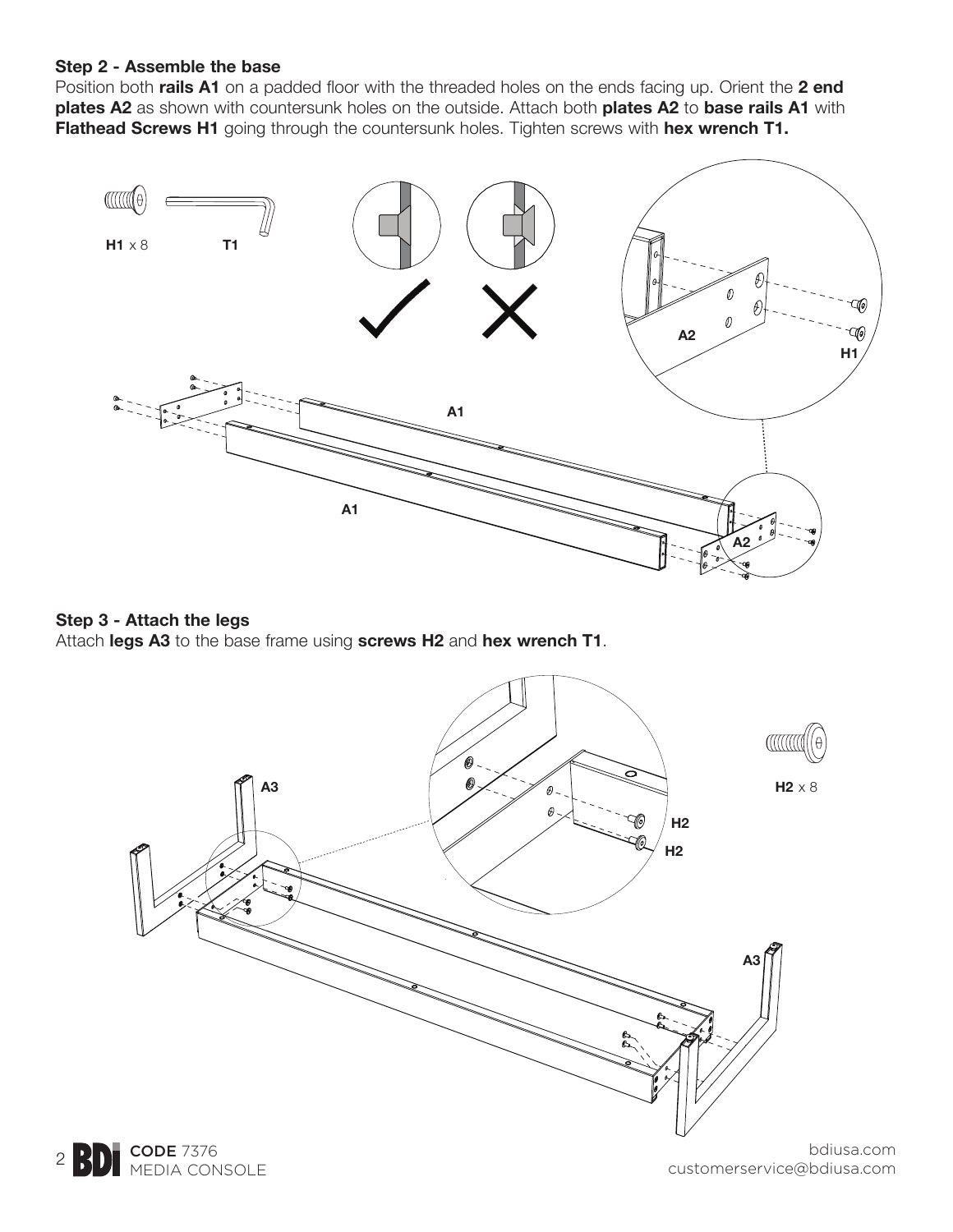### **Step 4 - Attach the base**

With help from another person, carefully position the cabinet on its back. Attach the **base** using **screws H3**  and **hex wrench T1** going through the holes on the base rails and into the threaded holes on the bottom of the cabinet.



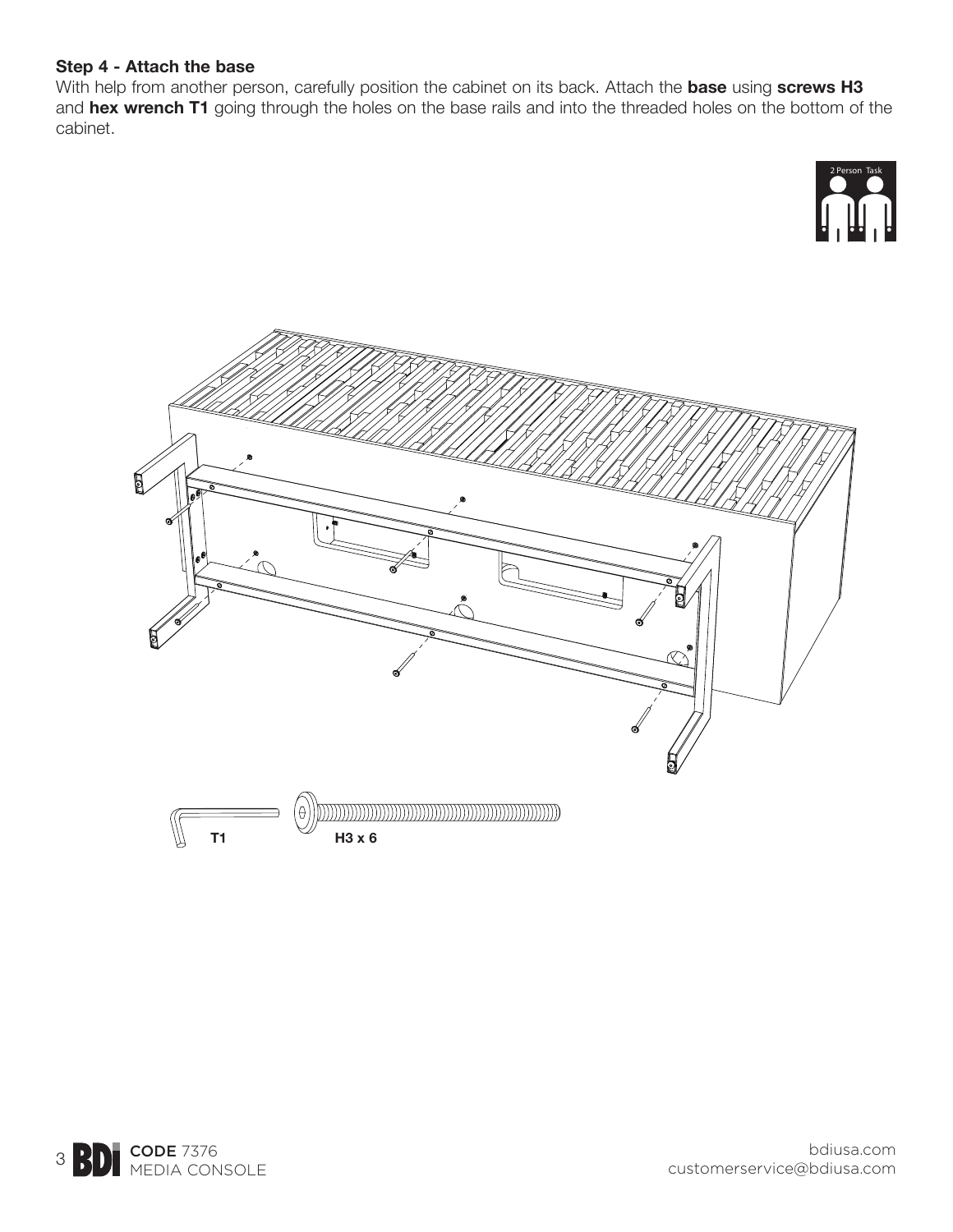# **Step 5 - Stand Up / Attach Door Pulls / Adjust shelves**

With help from another person, carefully position the cabinet onto its base. Open the doors and attach the **4 door pulls H5** using **wood screws H4** and a **Phillips screw driver**. The shelves in your Code Media Console are adjustable. Shelf pins may be unscrewed and moved up or down. Place the **2 ventillated drop-in panels** inplace as shown.

### **Step 6 - Level your unit**

Levelers are integrated into each leg assembly and are accessed at the bottom of each cabinet leg. If your floor is uneven, you may extend one or more levelers to attain a level, stable cabinet placement.



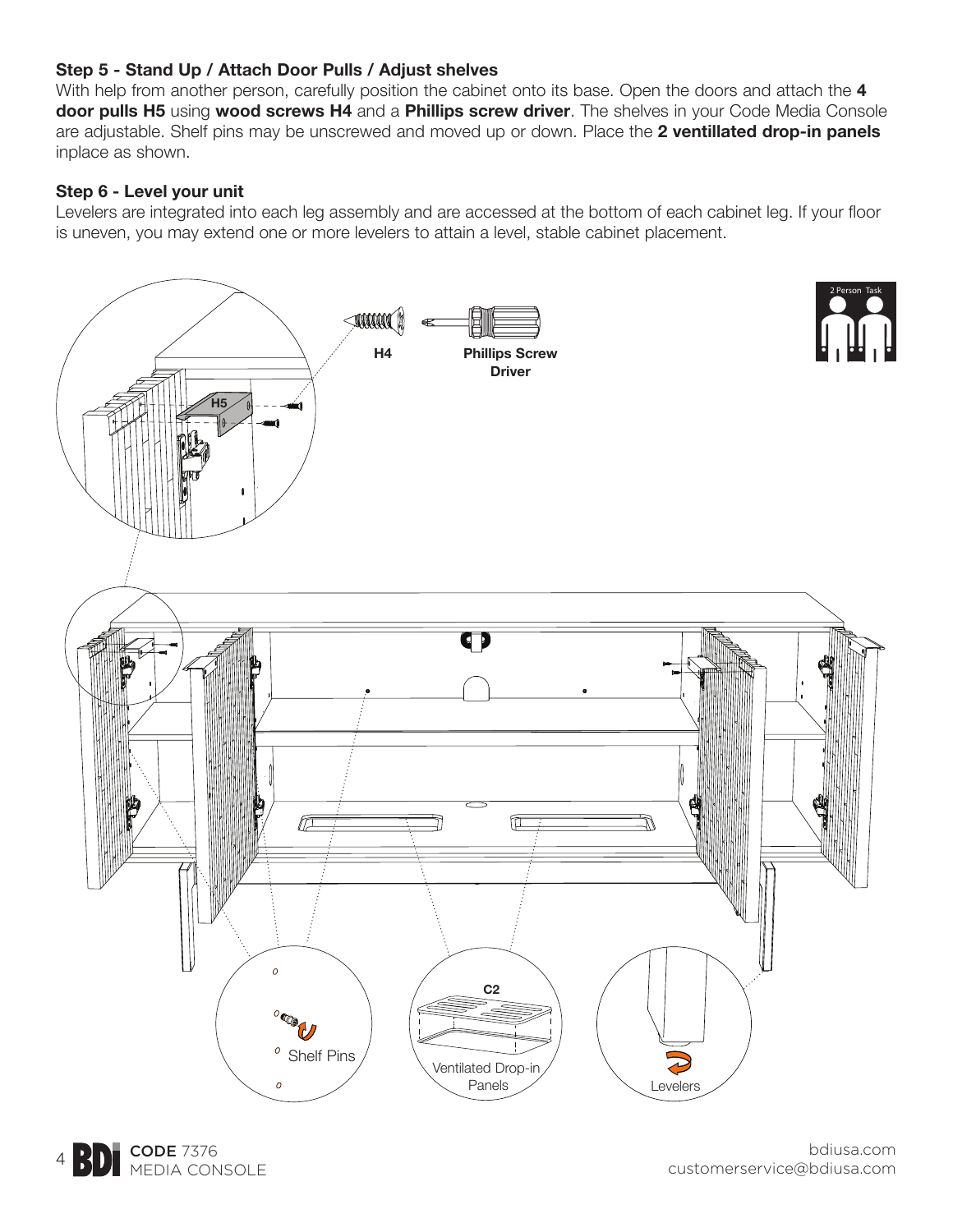### **Step 7 - TV Safety Strap**

Your Code Console is equipped with a TV safety strap. Find the strap bundle inside the cabinet and push it through the mouse hole so that it hangs out the back. Follow the instructions on the hang tag to attach the strap to your TV.